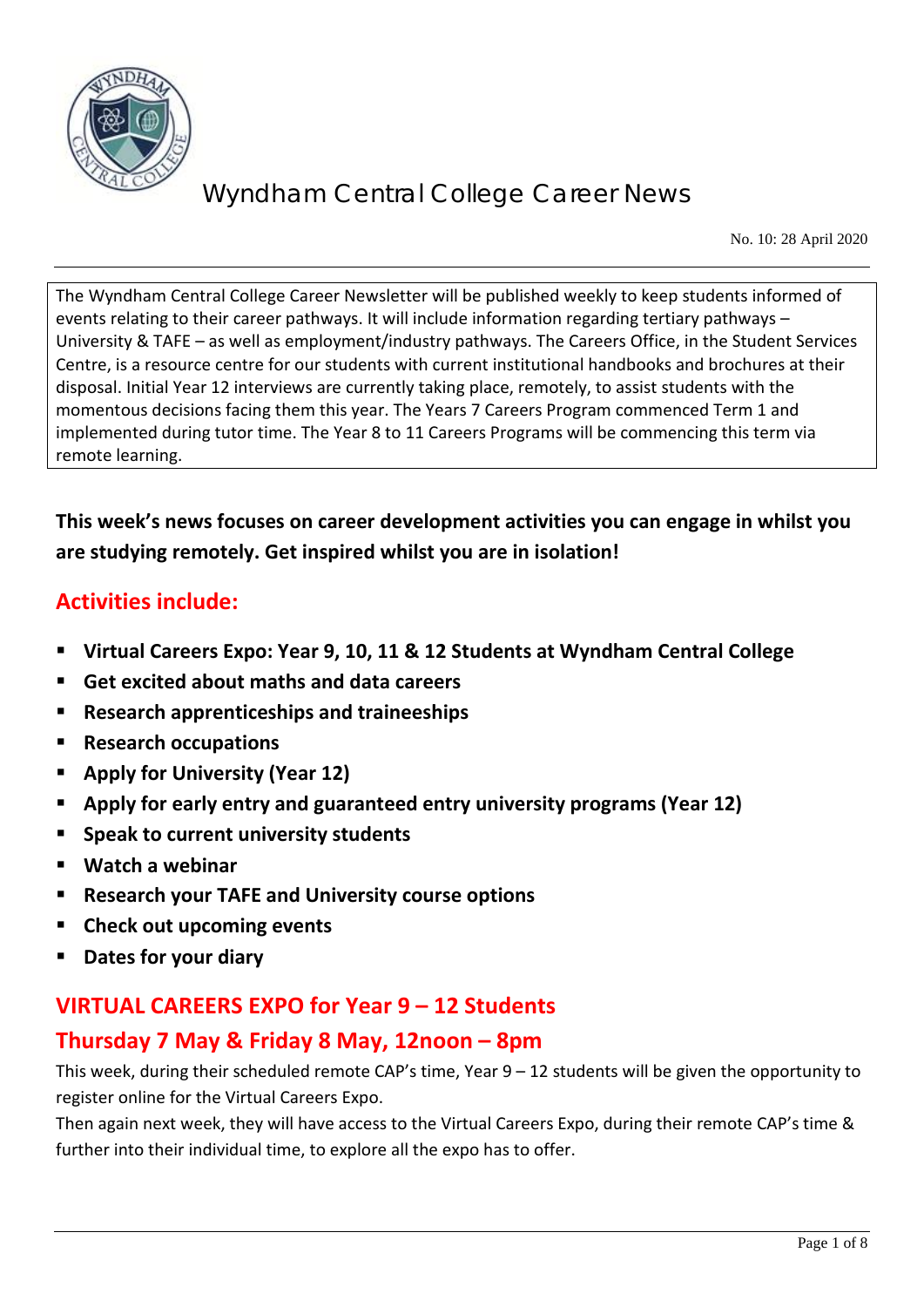

No. 10: 28 April 2020

It is a unique opportunity during these challenging times for students to explore the vast array of postsecondary options available to them and to assist them in selecting their programs/subjects/courses for 2021.

We ask parents to also register and have access to the expo in order to support their son/daughter. The Virtual Careers Expo is an innovative and interactive partnership between Australia's major tertiary education provider - University, TAFE & Private - designed to showcase the wide range of options available to students as they prepare for life after school.

Students and their family will be able to:

- Explore the Virtual Careers Expo Hall
- Visit more than 50 stands hosted by exhibitors from across the country
- Talk to staff and student ambassadors through text or video chat
- Head to the Webcast Hub for live and on-demand video presentations
- Explore the virtual campus

**Information and RSVP:** <https://bit.ly/2VE4uzk>

## **Maths and Data Careers**

In this webinar, Careers with STEM founder Heather Catchpole takes you through the latest edition of [Careers with STEM](http://www.careerswithstem.com.au/) and it is all about careers that use maths and data – from how maths is helping us through the COVID-19 pandemic, to understanding and predicting extreme weather and bushfires. Get stories of YouTube trend experts, health data scientists, tradies, and more surprising careers that use maths and data everyday!

The webinar will be held on 18 May, 11am – 1.45am AEST. For information, visit<https://bit.ly/2Ya8wlK>

## **Research Apprenticeships and Traineeships**

Australian Apprenticeships and Traineeships Information Service:

Join this Facebook page to read about the stories and achievements of young Australians who have found career success through their traineeship or apprenticeship - https://bit.ly/2xiPlpy

Four steps to finding an apprenticeship or traineeship

Australian Apprenticeships Pathways has developed a fantastic 4-step process for students to follow when seeking an apprenticeship or traineeship[, http://bit.ly/39yUYmQ](http://bit.ly/39yUYmQ)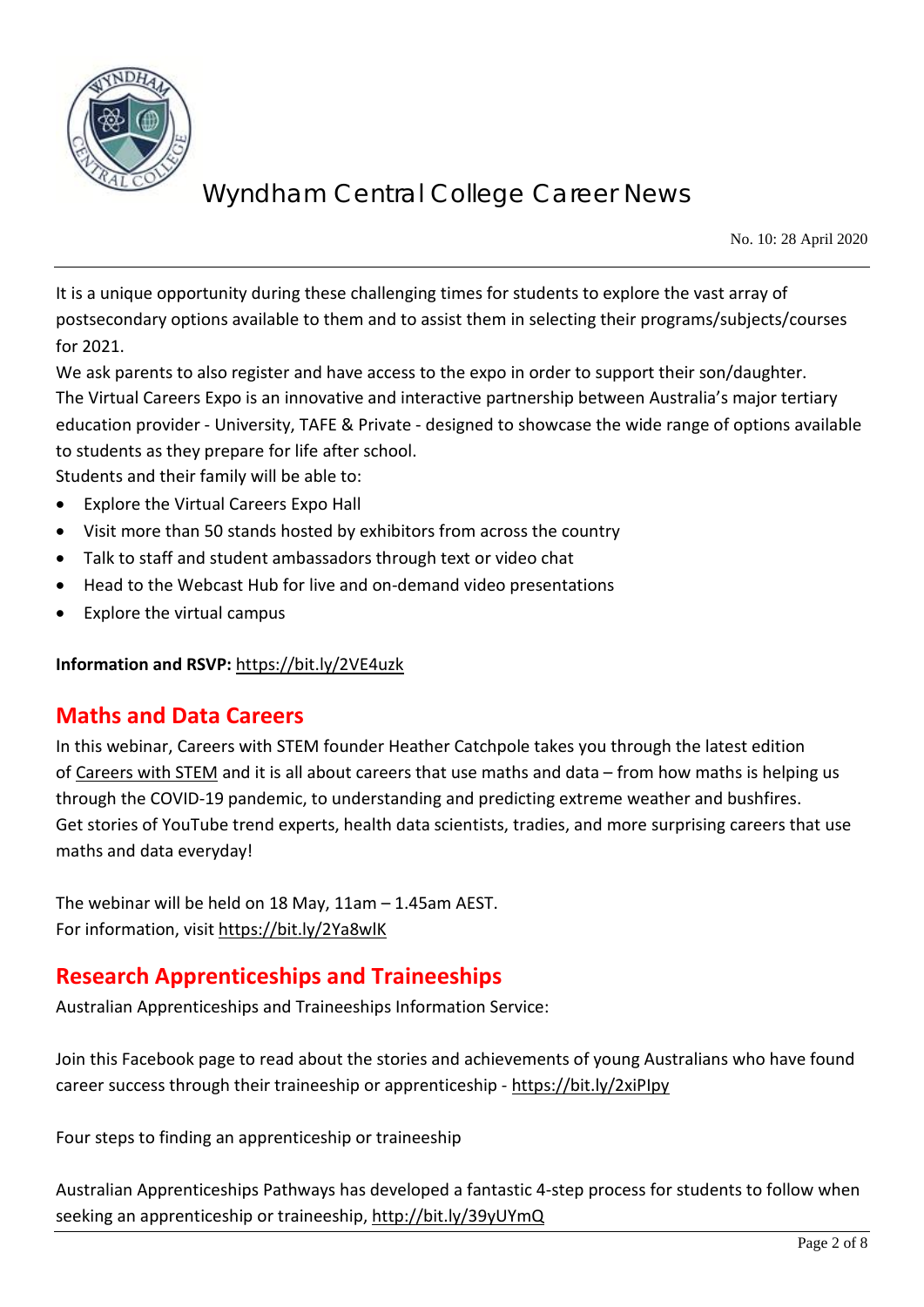

No. 10: 28 April 2020

Australian Apprenticeships Pathways (AAP)

This website contains fantastic resources for young people interested in pursuing a professional trade or traineeship. Some of the resources include:

- Job and training descriptions
- Career interest explorer
- Job pathway charts
- Information on apprenticeships and school-based apprenticeships
- Literacy and numeracy quizzes for different industries such as carpentry, plumbing, electrical, and hairdressing.

Visi[t http://bit.ly/3aUtxnC](http://bit.ly/3aUtxnC)

## **Research Occupations**

#### **Myfuture**

Students can explore courses, occupations, and industries. They can also undertake a mini career quiz and research occupations based on their favourite subjects, <https://myfuture.edu.au/>

#### **Skillsroad**

Students can explore courses, occupations, and industries. They can get tips on how to find employment, write a resume and application letter and prepare for interviews [www.skillsroad.com.au](http://www.skillsroad.com.au/)

#### **The Good Careers Guide**

Students can search over 400 different occupations narrowed down by the field or type of work they would like to do in the future (e.g., helping / advising, creative / artistic). They can also research 'career ladders' <https://bit.ly/3bjLa0e>

#### **Deakin Explore**

Use the filters to help narrow down occupations you may be interested in. Explore related occupations to any careers you are interested in <http://bit.ly/2vKLDJI>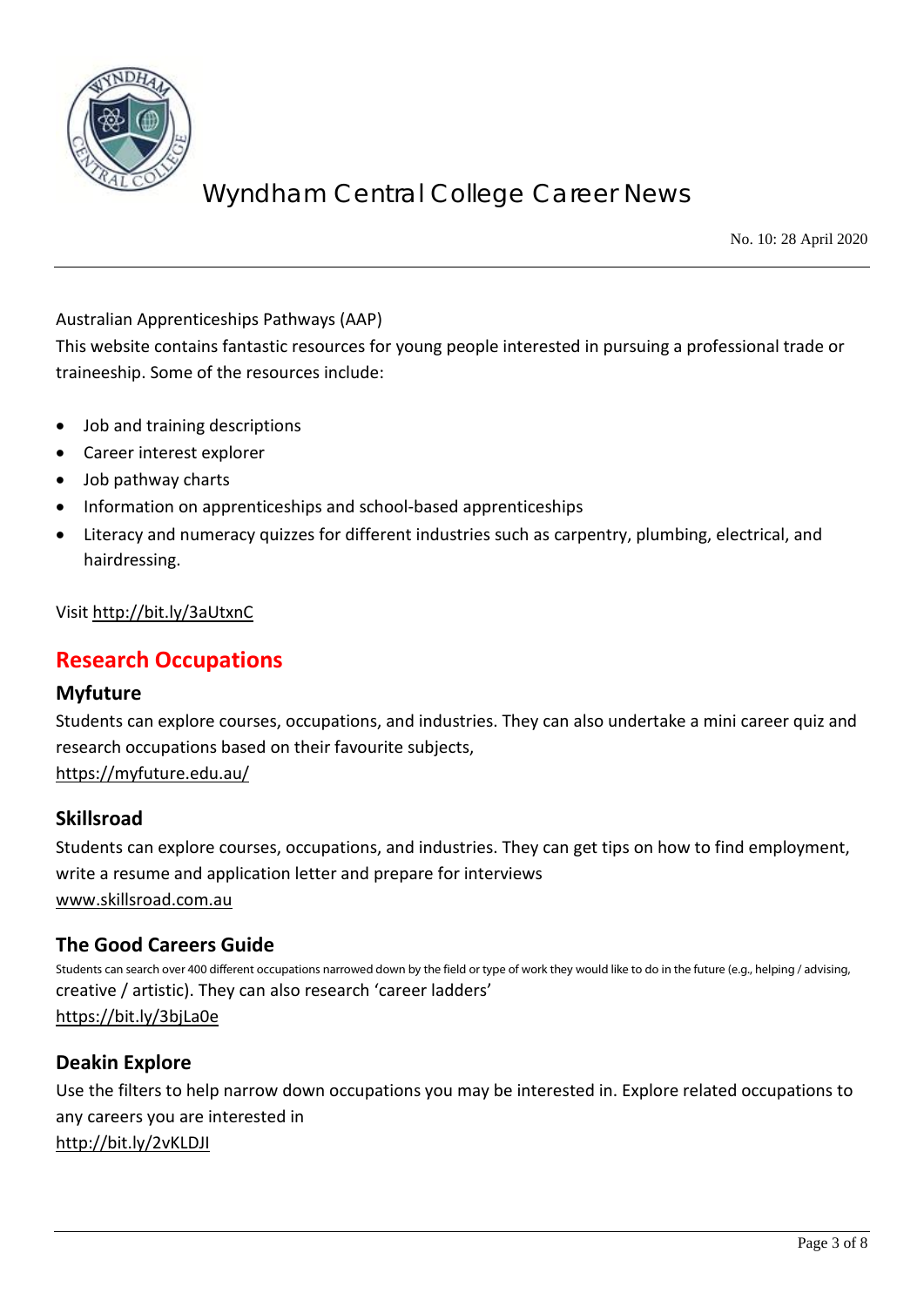

No. 10: 28 April 2020

#### **Apply for University Courses**

The following universities are now accepting applications for the 2021 intake:

#### **University of New England**

Applications are now open for the direct early entry program. It is free to apply and applications will close Friday 25 September

<https://bit.ly/39H4iVo>

### **Australia National University (ANU)**

Applications are now open for Year 12 students to apply for courses, scholarships, and accommodation at ANU. Applications will be based on Year 11 results.

### For information on key dates and the admissions process, go to<https://bit.ly/2WVbyHn>

## **Apply for Early Entry Programs**

Year 12 students are now able to apply for several early entry and guaranteed entry university programs.

#### **Australian Catholic University**

#### **Community Achievers Program:**

Applications open on Friday 1 May 2020 and successful students could receive a conditional university offer as early as September <https://bit.ly/2KjeSqJ>

#### **Passion for Business:**

Applications are now open for this early entry program. For information on the scheme, eligibility criteria, and the courses available Visi[t https://bit.ly/2xJTNmP](https://bit.ly/2xJTNmP)

#### **Passion for Law:**

Applications are now open for this early entry program. For information on the scheme, eligibility criteria, and the courses available Visi[t https://bit.ly/3aKamwi](https://bit.ly/3aKamwi)

#### **La Trobe University**

#### **Aspire Early Admissions Program:**

Applications open on Friday 1 May 2020 and successful students could receive a conditional university offer as early as September <http://bit.ly/2v9WOLN>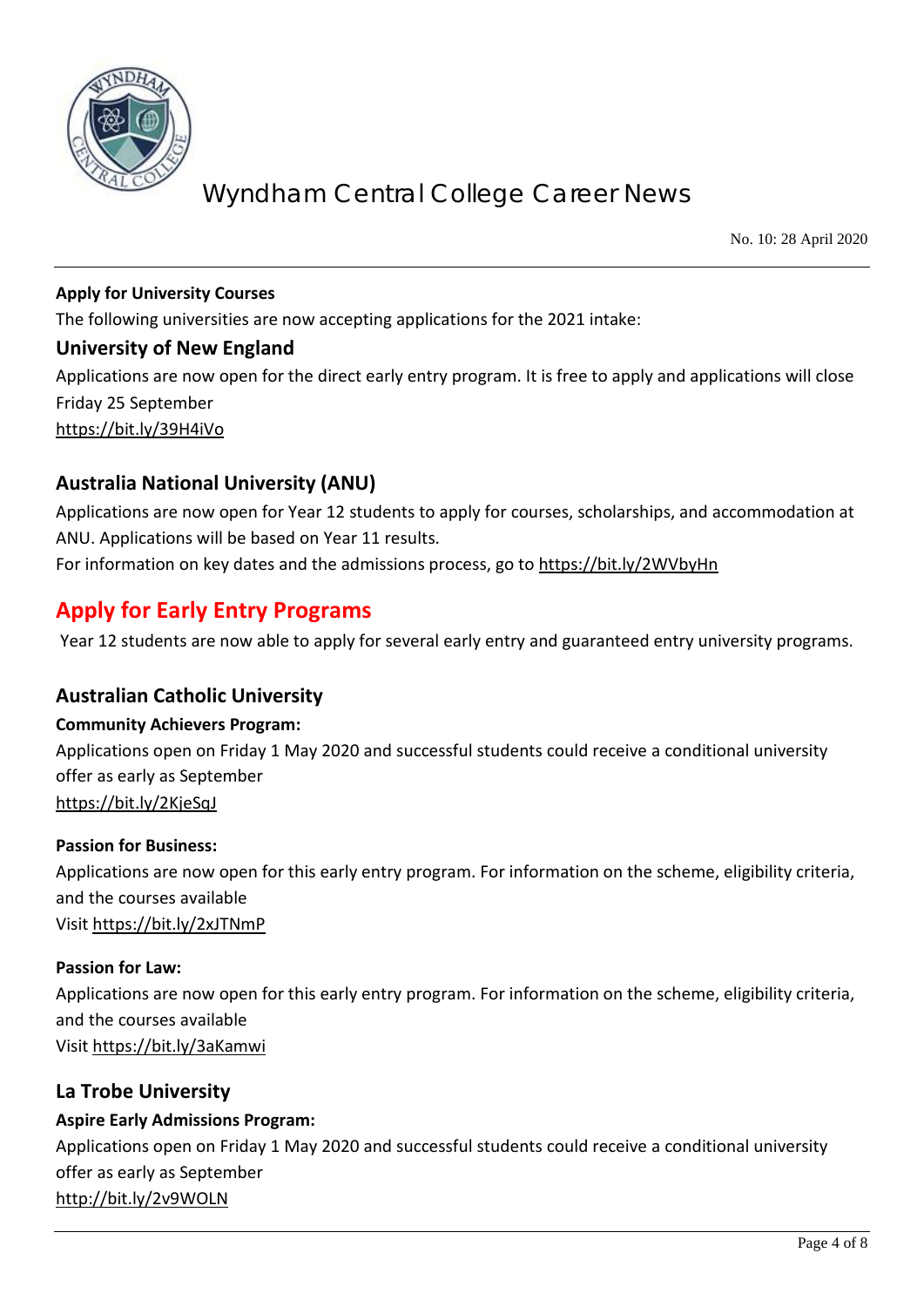

No. 10: 28 April 2020

#### **Southern Cross University**

#### **Transition to University:**

Applications are now open for this new guaranteed entry program. For information on this exciting new initiative visit<https://bit.ly/3eyFmTb>

## **Speak to current University Students**

Get inspired by speaking to university students

Chat to a current RMIT University student You can live chat with a current RMIT student to ask about studying at RMIT,<https://bit.ly/2XYfASD>

Chat to a current Australia National University (ANU) student Find out what it's like to study at ANU by speaking to a current student via Zoom,<https://bit.ly/39EAwQI>

### **Watch a Webinar**

Webinars are a great way to learn about a topic from the comfort of your home. The following are some webinars you may be interested in.

### **Staying Healthy and Happy in Lockdown**

RMIT University, 28 April, 6pm – 7pm Register[: https://bit.ly/3bg7h8l](https://bit.ly/3bg7h8l)

#### **The Importance of Accurate Journalism with RMIT ABC Fact Check**

With the world in the grip of an unprecedented health crisis, hear how RMIT ABC Fact Check are launching CoronaCheck to ensure that the information we share is accurate and fact-based. This will be an interactive session with Q&A available so you can also ask any questions you might have. RMIT University, 30 April, 12pm – 1pm. Register - <https://bit.ly/2VGozEV>

### **Science, Technology, Innovation and the Humanities in 2020**

COVID-19 has impacted our societal norms beyond what most of us could've imagined and united us in a global fight. Hear from our Humanities, Innovation and Technology academics about how these areas overlap to problem solve.

La Trobe University, 30 April, 6pm – 7pm Register - <https://bit.ly/3cHj3sv>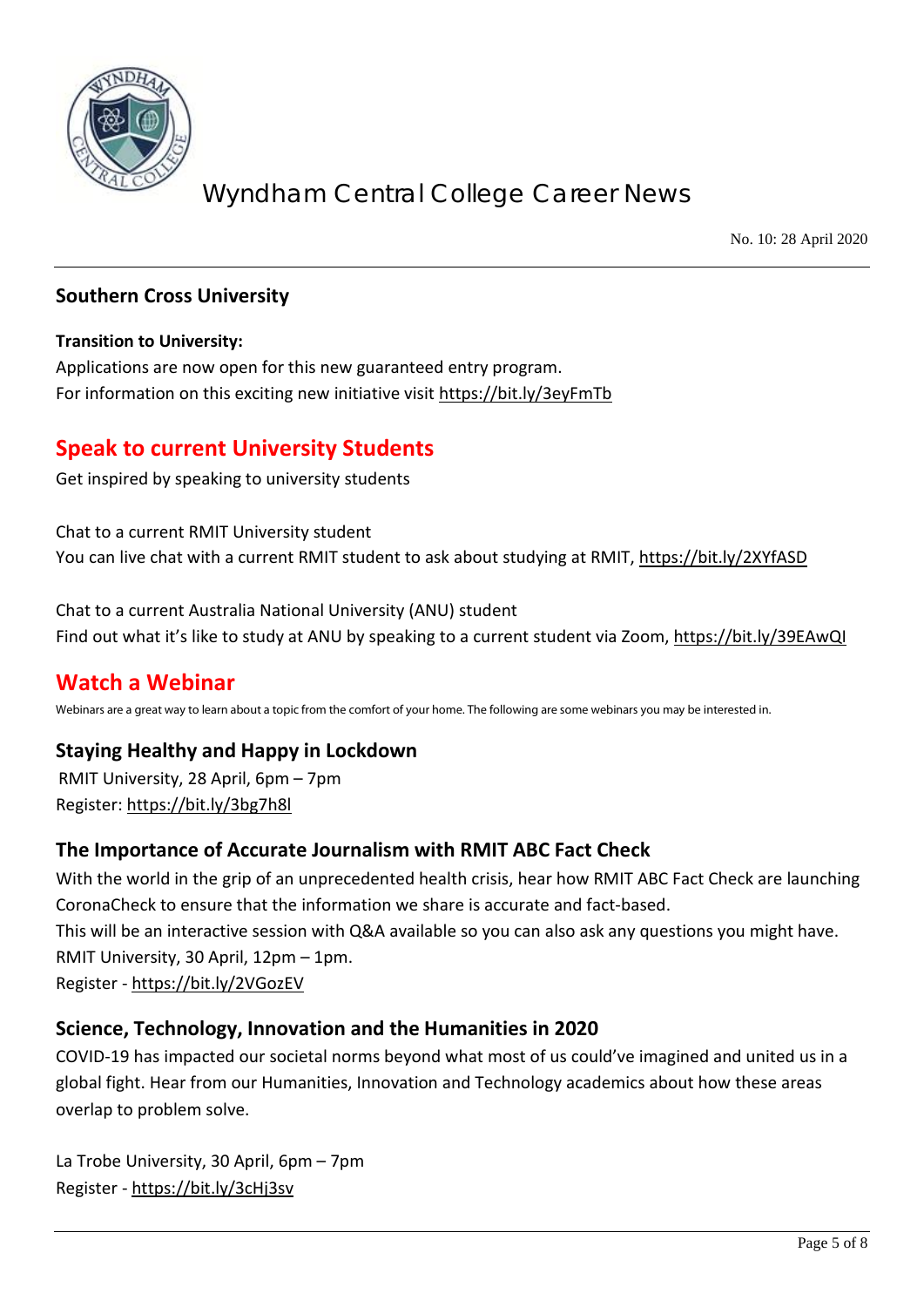

No. 10: 28 April 2020

# **Research your University and TAFE Course Options**

### **Tertiary Admission Centres**

State-based Tertiary Admission Centres process course applications on behalf of universities, some TAFE institutes, and some private providers.

You can research courses, prerequisites, selection criteria and ATAR profiles for the 2020 intake.

Courses for the 2021 intake will be updated mid-year but you can use the archived information as a guide. Websites are listed below

| Victoria  | www.vtac.edu.au  |
|-----------|------------------|
| NSW & ACT | www.uac.edu.au   |
| QLD       | www.qtac.edu.au  |
| SA & NT   | www.satac.edu.au |
| Tasmania  | www.utas.edu.au  |
| <b>WA</b> | www.tisc.edu.au  |

## **Australia Wide Search**

**Course Seeker**is a fantastic website that enables students to be able to explore courses for each state in the one website.

You can research courses, prerequisites, selection criteria and ATAR profiles for the 2020 intake. Course information for the 2021 intake will be updated later in the year.

[www.courseseeker.edu.au](http://www.courseseeker.edu.au/)

## **TAFE**

**MySkills**is the national directory of vocational education (VET) organisations and courses.

You can search for courses or occupations and use a location search.

You can also browse courses and occupations by industries such as health & community services, manufacturing & engineering, and arts & culture.

[www.myskills.gov.au](http://www.myskills.gov.au/)

## **Upcoming Career Events**

### **Year13 Career Expo**

Finding your dream job has never been easier.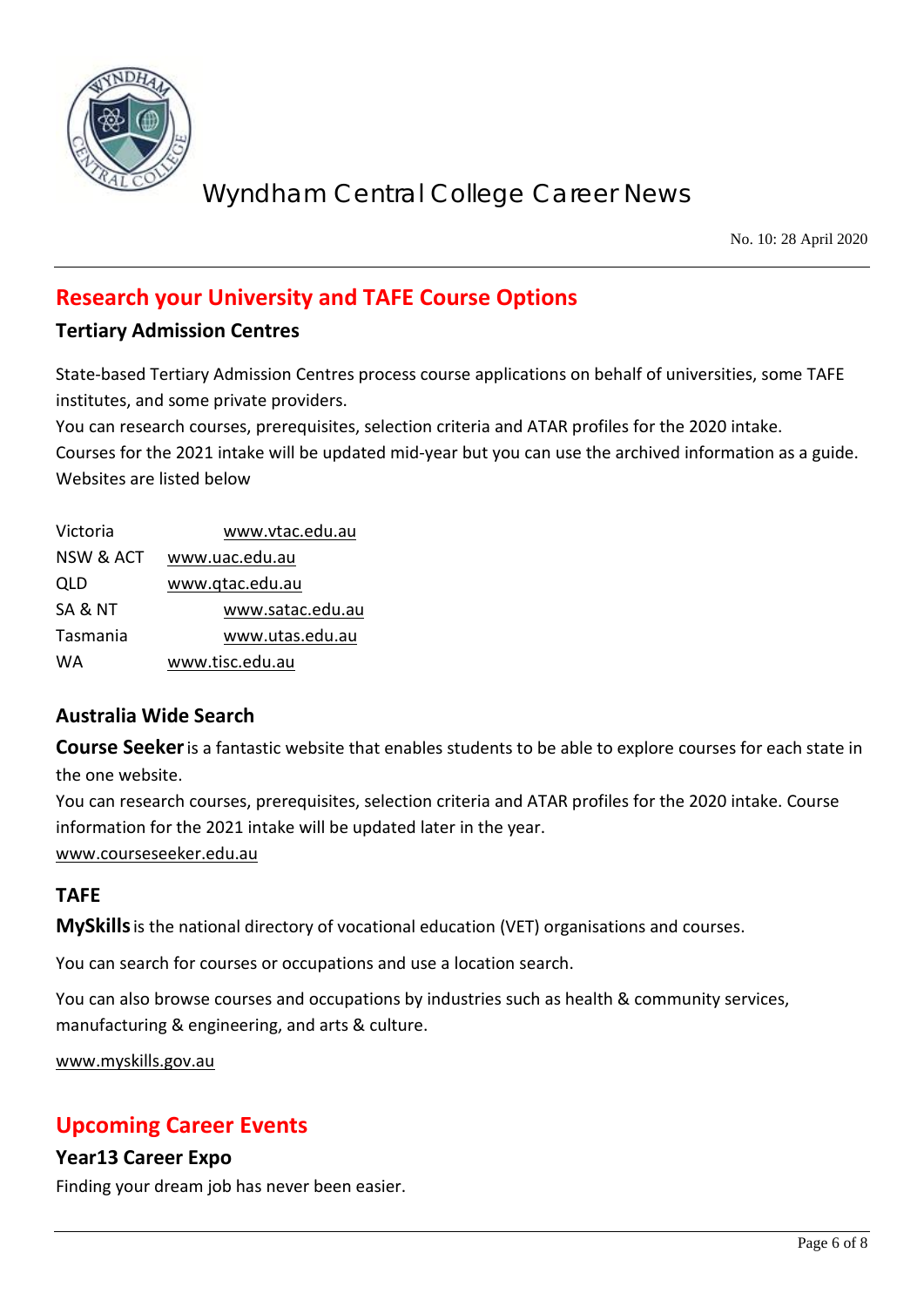

No. 10: 28 April 2020

The Year13 Expo lets you find a career you are genuinely passionate about without even having to get out of bed.

Over the course of the week, you will hear from experts, chat with influencers and explore all of your postschool options at our digital careers expo that you can access from anywhere you have internet. Oh, plus we have got \$5,000 and some amazing mentorship and work experience opportunities up for grabs with the [Year13 Passport.](https://year13.com.au/passport)

The Expo will run between 18 – 22 May.

For information and to register your place, go to<https://bit.ly/2KIe3rC>

## **Careers in Medicine Information Session**

The UNSW Rural Clinical School (Albury-Wodonga campus) is hosting an online event for Year 10 – 12 students interested in pursuing a career in Medicine.

Students will be able to find out about the UCAT, the application process for medicine courses, and what it's like to study medicine at university. The event will be held on Tuesday 12 May. Please register your place by 5 May by emailing Anj Comb at [a.comb@unsw.edu.au](mailto:a.comb@unsw.edu.au)

## **Dates for Your Diary**

The following events are running virtually

#### **April**

**28:** Monash University, Information Evening, Peninsula,<https://bit.ly/39GmmOQ>

#### **May**

**1:** La Trobe University, applications for the Aspire Early Admissions Program open,<http://bit.ly/2v9WOLN> **1:** Australian Catholic University, applications for the Community Achievers Program open, <http://bit.ly/395WfS9> **7 & 8**: Virtual Careers Expo,<https://bit.ly/2VE4uzk>

**12:** Career in Medicine Information Session, UNSW Rural Clinical School, RSVP by 5th of May,

[a.comb@unsw.edu.au](mailto:a.comb@unsw.edu.au)

**16:** Open Day, Collarts,<https://bit.ly/2JJ0XtH>

**18 – 22:** Virtual Careers Expo, Year13,<https://bit.ly/2KIe3rC>

**21:** Open Day, SAE Qantm,<https://bit.ly/2VZWpVL>

23: Open Day, JMC Academy,<https://bit.ly/3dRo2s9>

**26 & 27**: Monash University, Information Evenings, all prospective students,<https://bit.ly/39GmmOQ>